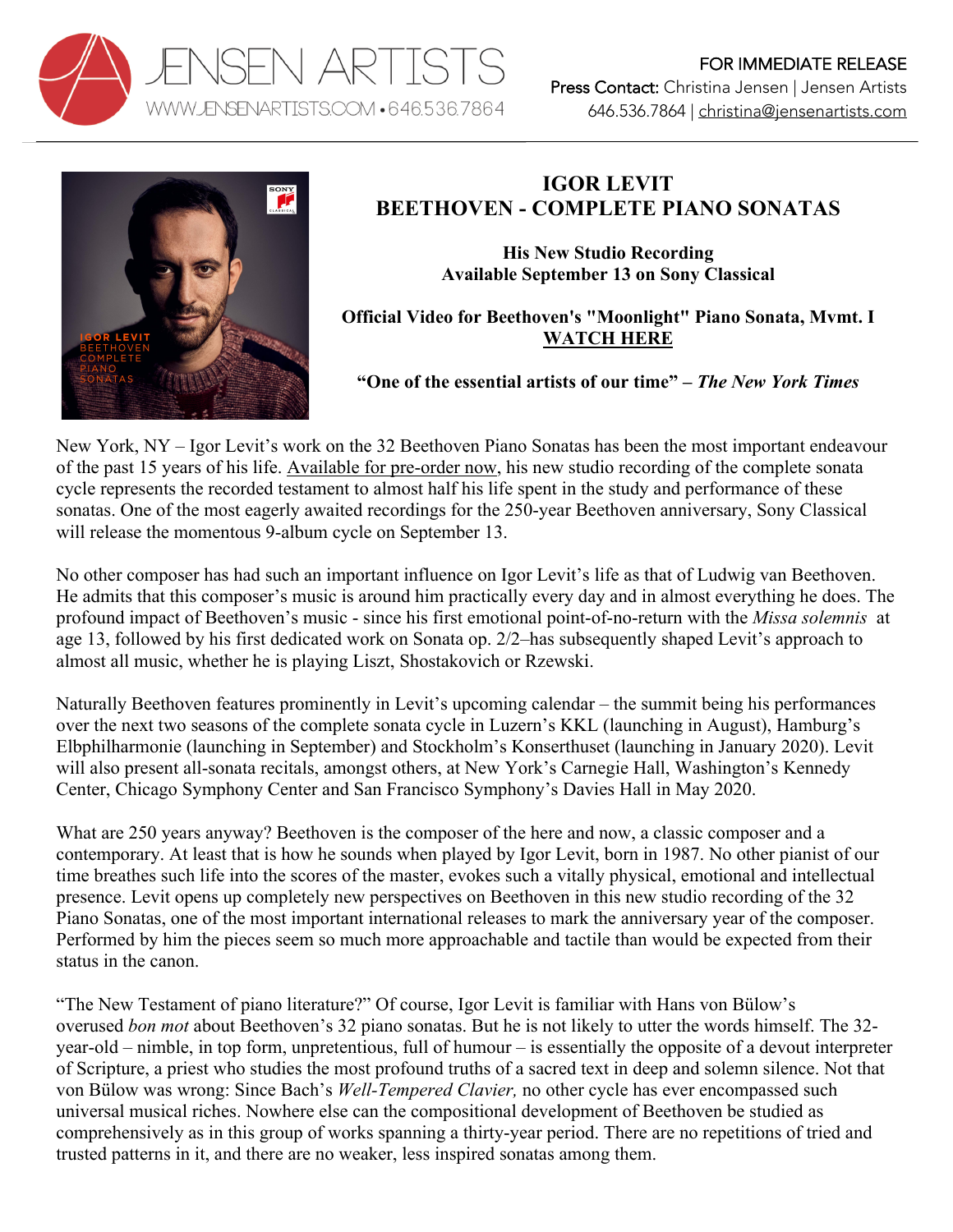Levit is aware of all this. Yet his approach is different. "Of course, I practise like mad. I immerse myself in the score, seeking to understand him better and better. But the crucial thing happens out there, with the people in the concert hall," says the pianist. "These are pieces where so much happens in such a confined space; that's exactly what suits me. Life is so rich, and I experience so little of it! The incredible compression of these sonatas, their sheer density of events, gives me a sense of being part of it all. Beethoven offers me the opportunity for an exciting interpretation. I'm never just a performer. No, I play: with the audience, with the piece and with myself."

Levit is said to possess "the art of taking listeners by the hand and escorting them on a musical and spiritual journey between shadow and light." The reviewer Christian Merlin wrote this in May 2019 in the French daily *Le Figaro* after a recital in the Paris Théâtre des Champs-Élysées. The program included Beethoven's Sonatas, opp. 109 and 110, as well as the imposing *Diabelli Variations*. "Sometimes he smiles as though he is discovering Beethoven's inspirations for the very first time and is amazed by them, although he has of course spent many hours with them," says Merlin. "The contrast, typical for Beethoven, between petal-soft tenderness, playful fantasy and lightning-like eruptions of force suddenly take on a very concrete dimension. His [Levit's] relaxed posture at the piano conceals an extreme concentration which, despite the appearance of improvisation, never allows the thread to be lost. What an artist!"

The committed contemporary who regularly expresses his opinions on political events and presents himself as a "citizen, European, pianist," expresses the compositional fascination of the works as clearly as their high ethical standard. As an entirely "modern" performer, he makes no distinction between purportedly marquee works such as the *Pathétique* or the *Appassionata* and lesser-known sonatas such as op. 31/1 or op. 54. The last one in particular is played with considerable charm, intellectual acuity as well as technical brilliance. "His" Beethoven invites listeners to listen from beginning to end, to get to know the entire cycle – and be astounded over and over again.

Born in Nishny Novgorod in 1987 and having lived in Germany since he was seven, the pianist has studied the works of Beethoven for 15 years. Beethoven was easily the most important composer in his early years. Basically, not a single day goes by on which he does not think about the piano works, says the pianist. The *Diabelli Variations* have been among his pièces de résistance for a long time. In the highly praised 2015 "hat-trick" production released on Sony Classical, he recorded the *Diabelli Variations* with Frederic Rzewski's "People United" variations cycle and Bach's *Goldberg Variations*.

From his earliest years, Levit has immersed himself in the vast dictionary of Beethoven's language. The *Missa solemnis*, which he experienced in concert with John Eliot Gardiner, became one of his most loved works from earliest youth. While he was a teenager, for more than four years his teacher in Hannover, the famous piano pedagogue Karl-Heinz Kämmerling (1930–2012), had him repeatedly explore and perfect one single Beethoven sonata: the virtuoso and filigree early A major Sonata, op. 2/2. This continued until the youthful student had genuinely mastered all aspects of the score and its musical and pianistic nuances and had made the DNA of the music his own.

Everything characteristic of Beethoven is said to already be found in this dauntingly difficult to perform work, says Igor Levit. In all the years since this first intensive study of op. 2/2, Beethoven has been the ubiquitous constant shaping the repertoire of the pianist, who within a relatively short period emerged from being a highly gifted student to become one of the most prominent piano soloists of our time. Levit performed the first complete sonata cycle at the Tonhalle in Düsseldorf in the 2015/16 season. "At the time it was still so formal. In the time since then I feel I've rid myself of a lot of inner ballast. My approach has become much freer and probably more personal." Further complete cycles – such as at London's Wigmore Hall or the Prinzregententheater in Munich followed.